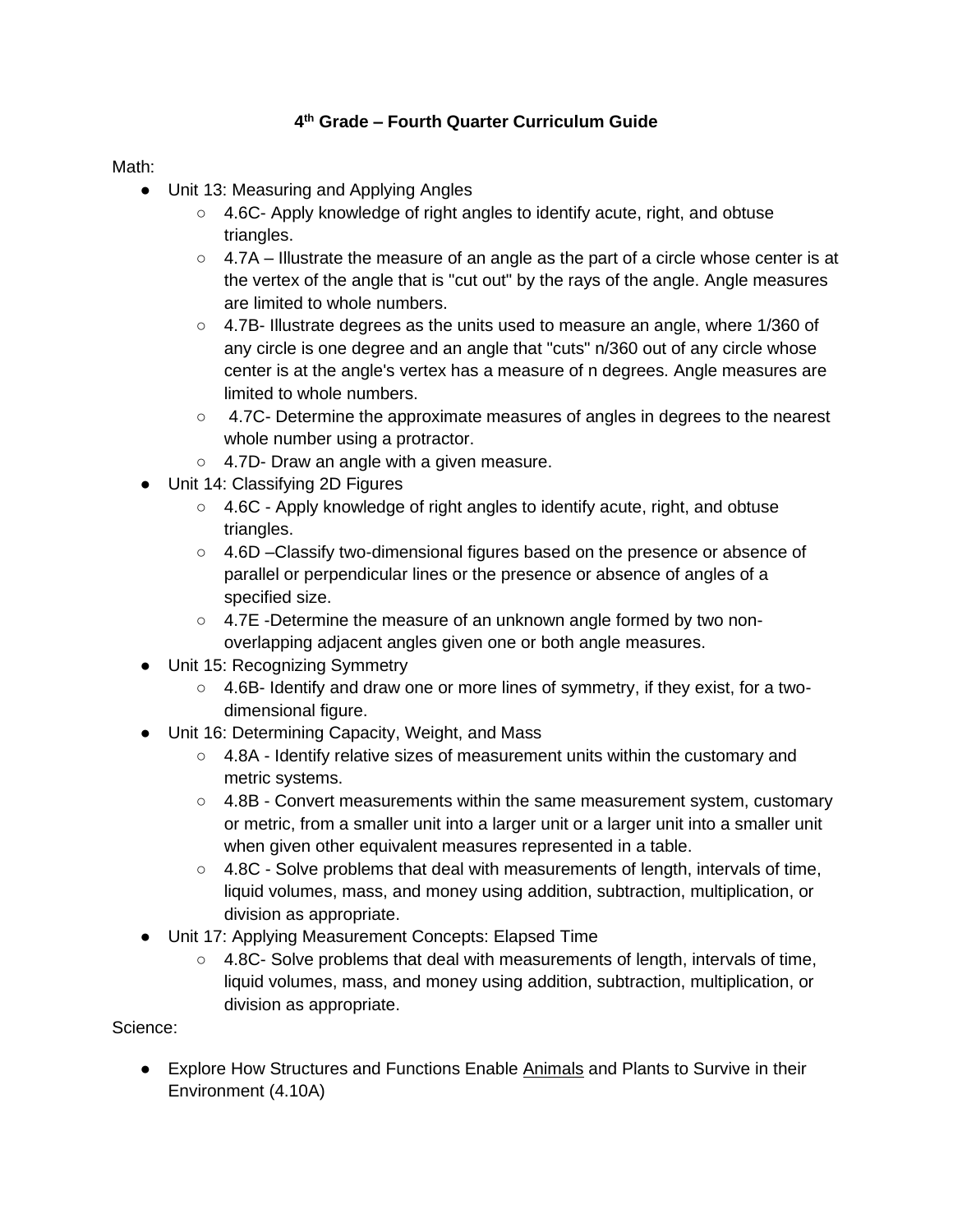- Explore, Illustrate, & Compare Life Cycles of Living Organisms (4.10C)
- Explore and Describe Examples of Inherited Traits and Learned Behaviors (4.10B)
- CBA May 2022 (cumulative)
- Reteach Lowest TEKS Per CBA
- Weather Project (4.8A)

ELA

• identify and make inferences about plot elements in literary text, then write a summary that includes plot terms (4.6F.NN, 4.8C)

• analyze the plot elements by asking "how" and "why" these events happened (4.6F.NN, 4.8C)

• identify figurative language and analyze its purpose in text (4.10D, 4.6F.NN, 4.7C.NN)

• Separate details in informational text into two categories: central idea & supporting details (4.9Di)

• synthesize information from across a text, then draft a summary that maintains meaning and logical order (4.6H, 4.7D.NN)

• explain the author's purpose for writing a text, including details that support this understanding 4.10A

• make connections across texts with an emphasis on similarities and differences (i.e. compare author's purpose, subject matter, sensory language, characters, theme, message)

• explain the interactions of characters and the impact they have on the plot (consider the character's interaction as the CAUSE and the impact on plot as the EFFECT) 4.8B

## Grammar

Edit for possessive pronouns TEKS: 4.11Dvii Focus Phrase: I match my pronouns by number, person, and ownership

Edit for Dialogue and Quotation Marks

Edit for apostrophes in possessives